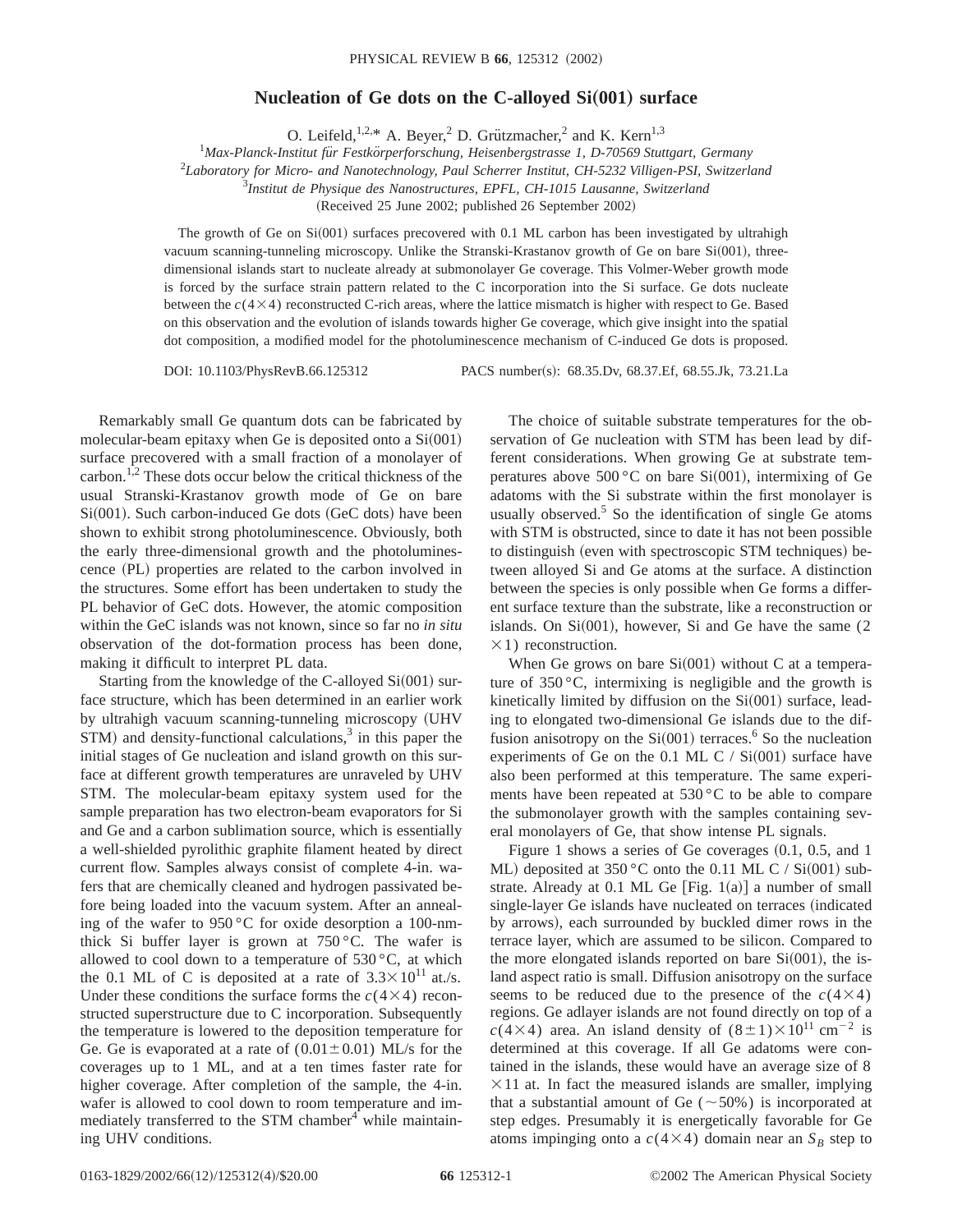

FIG. 1. Series of STM images of different Ge coverages deposited onto 0.11 ML C / Si $(001)$  at a substrate temperature of 350 °C and a flux of 0.01 ML/s. Image size is 35 nm $\times$  50 nm each. (a) 0.1 ML Ge; arrows mark small single-layer Ge islands on the terraces  $(-2 \text{ V}, 0.17 \text{ nA})$ . (b) 0.5 ML Ge;  $(-2.3 \text{ V}, 0.2 \text{ nA})$  3D islands pile up to 3–4 ML, and  $c(4\times4)$  regions remain in between islands. (c) 1 ML Ge;  $(-2.4 \text{ V}, 0.2 \text{ nA})$  islands have increased in height and size compared to  $(b)$ .

leave it by migrating down a step in places where the lower terrace is  $(2 \times 1)$  reconstructed.

The observation that the Ge atoms do not nucleate on the C-rich  $c(4\times4)$  reconstruction agrees well with the predicted repulsive interaction of Ge and C in this SiGeC material system.<sup>7</sup> Considering bond lengths and lattice constants, this is plausible: in the  $c(4\times4)$  areas the Si surface is compressively strained due to the high carbon content, reducing the average lattice constant here. Furthermore, C is present directly at the surface. Both facts discourage the larger Ge atoms from nucleating in these areas, since the formation of Ge-C bonds would involve severe amounts of strain due to the difference in bond length of  $-37\%$ . Instead, the Ge tends to wet the  $Si(2\times1)$  regions first, since they are even under tensile stress between the C-containing areas. The resulting lattice mismatch of less than 4% favors Ge nucleation on the  $Si(2\times1)$  areas.

Increasing the Ge coverage to 0.5 ML, the island density is only slightly augmented to a value of  $(9.5 \pm 1.0)$  $\times 10^{11}$  cm<sup>-2</sup>. The rms roughness rises by 50% simultaneously. Consequently the islands grow in size and height, being laterally restricted by the  $c(4\times4)$  areas. Still, the Ge atoms seem to avoid the formation of Ge-C bonds and therefore start nucleating on top of the existing islands, resulting in 3D island growth [Fig.  $1(b)$ ]. The restructuring of the Si surface due to the C predeposition obviously forces Ge to grow in a Volmer-Weber mode rather than a Stranski-Krastanov mode at the given temperature. The area between the islands is mainly  $c(4\times4)$  reconstructed. Islands have most frequently a rectangular shape of a low aspect ratio with their edges aligned along  $\langle 110 \rangle$ .

Interestingly most of the 3D islands are located at step edges, forming the border between adjacent terraces in those places, where the  $c(4\times4)$  reconstruction does not reach a step. The highest islands are found at  $S_B$  step segments, whereas islands in terrace centers remain smaller and flatter. The explanation could be that Ge adatoms migrate on the upper terrace along dimer rows towards the step, descend, and are incorporated there, corresponding to the initial stages of a step flow mode. But the lateral extension of this first monolayer of an island is restricted when it approaches the  $c(4\times4)$  regions on the lower terrace, because of the reluctance to form Ge-C bonds. Instead, the Ge atoms start to pile up three dimensionally, preferentially nucleating on top of the existing Ge areas, where the difference in lattice constants is smallest. Consequently, this 3D growth is driven by strain relaxation, because the C-enriched Si surface areas have a smaller average lattice constant.

The evolution of the 3D islands outlined above continues towards higher Ge coverage. At 1 ML Ge deposited at 350 °C the Ge still does not cover the whole surface but instead keeps growing as 3D piles. Therefore, the rms roughness increases further, while the island density slightly decreases to  $(8\pm1)\times10^{11}$  cm<sup>-2</sup>. Island diameters increase to 4–5 nm, the height increases, and the size distribution slightly broadens. In areas between the islands the unperturbed  $c(4\times4)$  reconstruction is still completely visible. Figure 1 $(c)$  shows the surface morphology for 1 ML Ge coverage.

It is remarkable that the shape of the basis of the higher islands becomes more irregular with respect to 0.5 ML, where the rectangular shape dominates. More rounded shapes are now also found and the longer axes of many islands deviate from the  $\langle 110 \rangle$  direction. The reason may be the coalescence of neighboring islands. It is difficult to determine the side facets of these relatively small islands. No distinct facet reconstruction can be seen because sidewalls are irregular. Nevertheless, a certain affinity to side facet formation either in  $\langle 100 \rangle$  or  $\langle 110 \rangle$  directions is visible in the images. Most likely the facets are made up from close trains of  $S_A$  and rebounded  $S_B$  steps along  $\langle 110 \rangle$  and  $\langle 104 \rangle$  facets along  $\langle 100 \rangle$ , having inclination angles of  $\sim 11^{\circ}$  to  $\sim 15^{\circ}$ with respect to the  $(001)$  surface.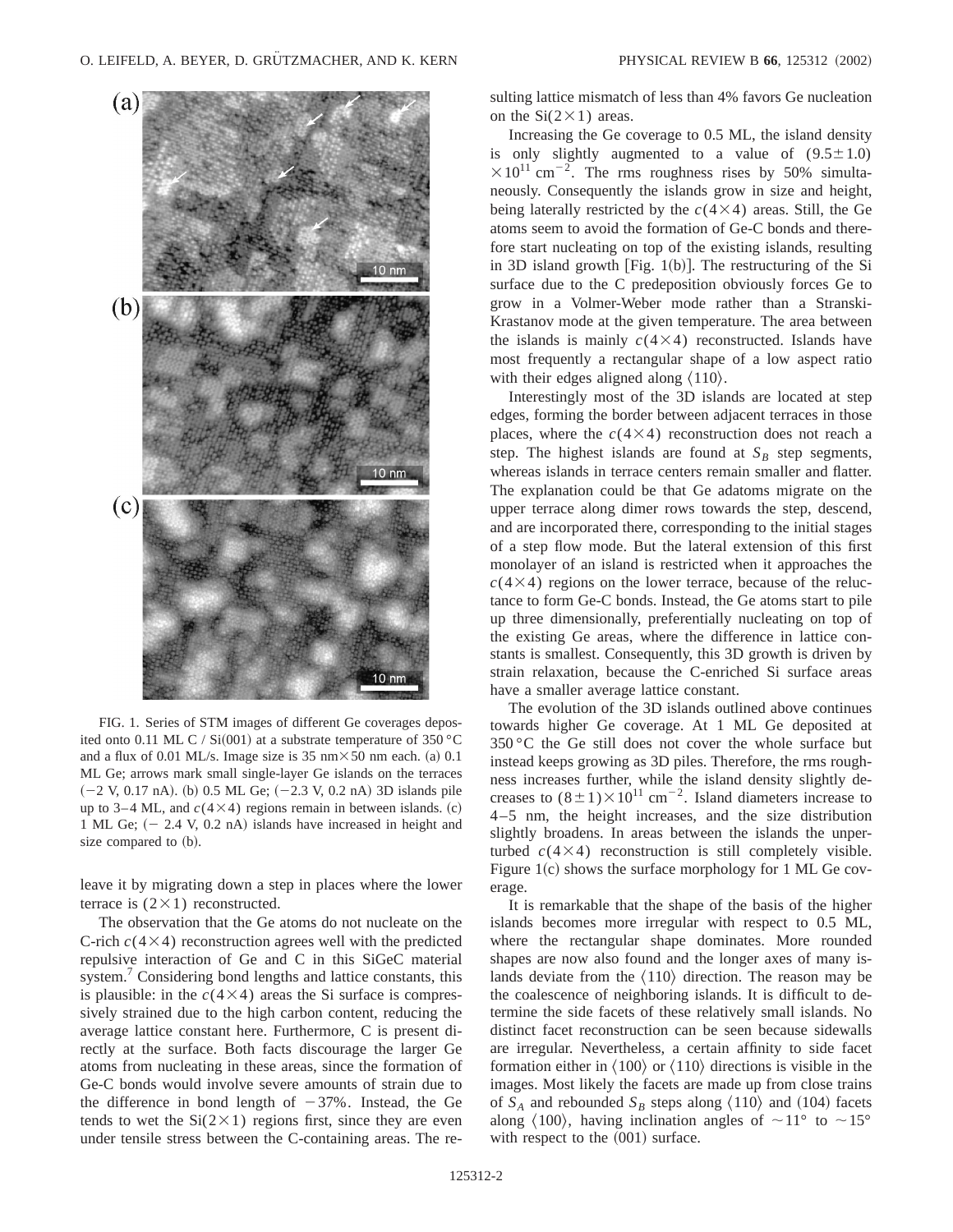

FIG. 2. (a) 0.5 ML and (b) 1 ML Ge deposited onto 0.11 ML C/  $Si(001)$  at a substrate temperature of 530 °C.

We point out that up to this coverage no Ge wetting layer is formed. Instead, the area between 3D islands is made up exclusively of the C-rich  $Si_{1-x}C_x$  alloy. We assume that virtually no Ge incorporates into the  $c(4\times4)$  regions, since this would almost certainly alter the appearance of these regions in the STM images. The reason for this is, as explained above, the repulsive interaction between Ge and C, which is a result of the large local strains that would be associated with such a mixture.<sup>7</sup>

So far it has been demonstrated that at a substrate temperature of 350 °C, Ge is completely repelled by the C-rich areas on 0.11 ML C /  $Si(001)$  surfaces and grows three dimensionally. For thicker Ge films, such as of 2.5 ML and more, grown at 530 °C the  $c(4\times4)$  reconstructed areas have disappeared and only larger 3D islands are found.<sup>8</sup> For this reason we assume intermixing of Ge with the  $Si_{1-x}C_x$  areas at this temperature and coverage. To uncover the intermixing process and island formation at 530 °C the evolution of Ge growth below one monolayer is further investigated.

In Fig. 2(a) a 50 nm $\times$ 35 nm STM image of 0.5 ML Ge on 0.11 ML C /  $Si(001)$  is shown. It gives the impression of a step flow dominated growth. For the C precovered surface it has been shown that the  $c(4\times4)$  areas are preferentially formed at step edges. So these are usually terminated by a  $c(4\times4)$  pattern. After the deposition of 0.5 ML Ge, the areas around steps are mostly  $(2\times1)$  reconstructed. Therefore they are expected to consist of Ge indicated by the characteristic missing dimer superstructure. In contrast to the *SA* steps, the  $S_B$  steps are still often formed by  $c(4\times4)$  rows. In general one still finds a lot of  $c(4\times4)$  areas, demonstrating the repulsion of Ge by the C-rich areas even at this substrate

temperature of 530 °C. However, intermixing between Ge and C is probably not negligible, since some of the  $(2\times1)$ reconstructed areas contain—in addition to the strainrelieving perpendicular missing dimer rows—rows with a periodic train of missing dimer defects [indicated by arrows in Fig.  $2(a)$ ]. In these rows only every third or fourth dimer is visible, a structure not usually observed in Ge or SiGe adlayers. Yet the growth does not proceed purely in step flow mode, since the second layer has nucleated on top of many islands. Islands with extensions of about 20 nm are dominant, having rather an isotropic shape. On all of them the Ge missing dimer rows are developed. Large islands exist predominantly in the vicinity of steps. Nucleation of a third layer on top of the large islands is rarely observed, indicating that the diffusion length of Ge adatoms on these large islands is higher than the island diameter and the activation barrier for diffusing down the island edges is overcome at this growth temperature. Different diffusion lengths on terraces and on islands may be responsible for this effect. If they were identical one should find pure step flow growth. Hence, intuitively one can conclude that the presence of the C-rich  $c(4\times4)$  hampers the diffusion on the terraces.

The island density at this surface is  $(3\pm1)\times10^{11}$  cm<sup>-2</sup>. This value is only a factor of 3 lower compared to the island density at 350 °C. For the temperature difference of 200 K this difference in island density is remarkably small. From Si  $(Ref. 9)$  or Ge nucleation on bare  $Si(001)$  surfaces one expects a drop of the island density by several orders of magnitude, because diffusion is a thermally activated process.10 Again, it is the presence of the C-rich  $c(4\times4)$  reconstructed areas and their repulsive interaction with the Ge which modifies the fundamental growth process.

As already pointed out in the beginning of this paper a certain amount of intermixing between Ge and the Si within the first monolayer is expected at 530 °C. It was predicted to be below 25%.<sup>5</sup> Thus the ( $2\times1$ ) dimer-reconstructed areas in the substrate layer and the first monolayer are most probably a  $Si_{1-x}Ge_x$  alloy. This alloy is Si rich in the substrate layer and Ge rich in the first adlayer. The second layer consists almost exclusively of Ge.

Figure  $2(b)$  shows an STM image of the surface after one-monolayer Ge deposition at 530 °C. Note the surface still exhibits substantial amounts of  $c(4\times4)$  reconstructed areas. Even at 530 °C the Ge does not wet the whole surface but is still essentially repelled by the C-rich areas. The island growth is more pronounced for monolayer coverage than for 0.5 ML and the roughness has increased by 70%. Some islands have a height up to 6 ML. The largest islands have sizes of 10 to 15 nm. The majority of them, however, are flat, rarely exceeding a height of three monolayers. The island density remains constant at a value of  $(3\pm1)\times10^{11}$  cm<sup>-2</sup>. The large islands are expected to grow on top of the large two-layer-high islands found at 0.5 ML, whereas the smaller islands do not pile up further. This is reasonable since the growth of the smaller islands, which is laterally restricted by the strain in surrounding areas, would lead to steeper sides, which is unfavorable in terms of surface energy. Furthermore, the supply of the small islands with adatoms is kinetically restricted since they have a smaller capture area.